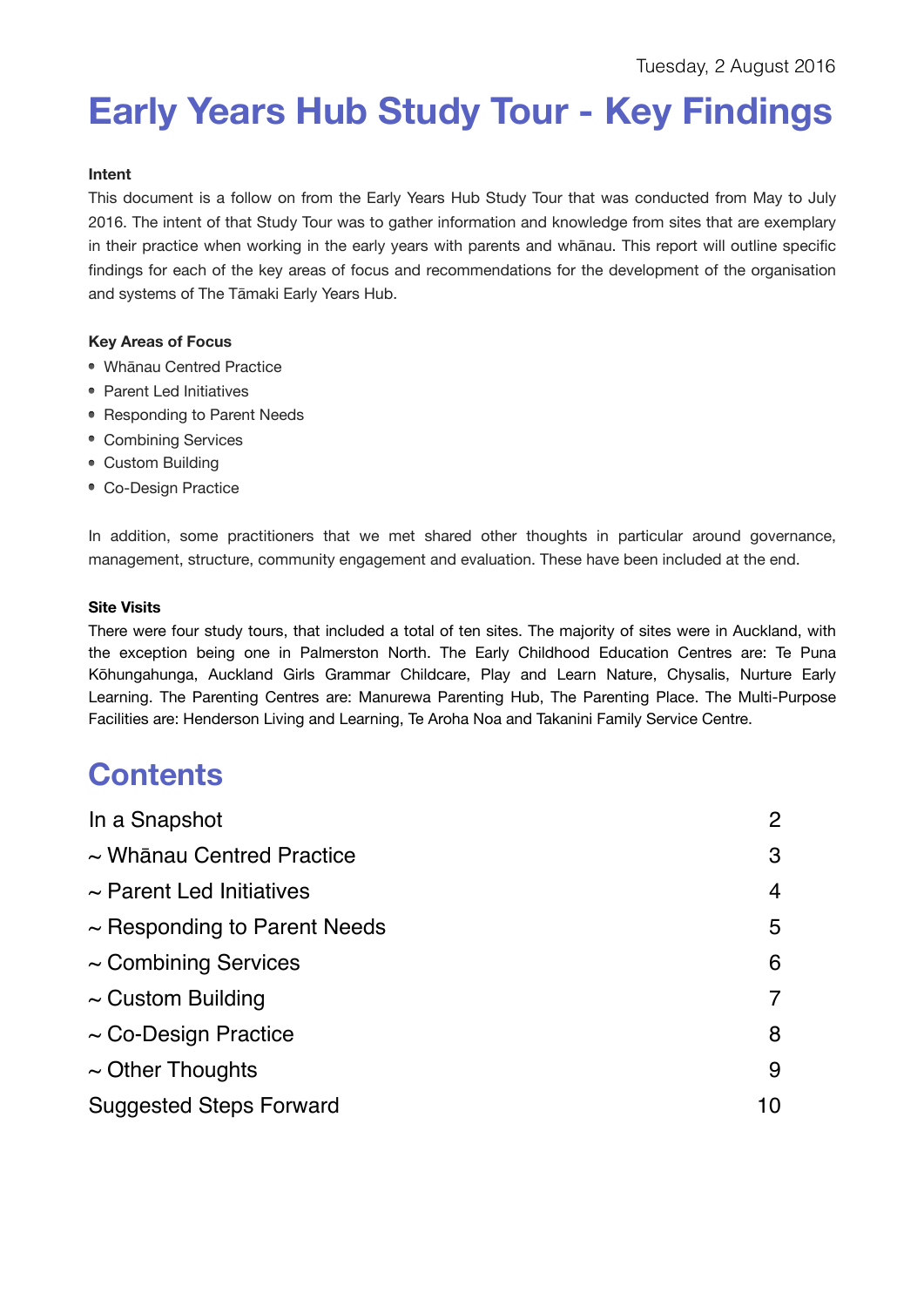# **In a Snapshot**

Below is a list of the key findings for each key focus area.

# **~ Whānau Centred Practice**

- Whānau centred practice needs to have a fluidity in the space and its' purpose
- Whānau to Whānau role modelling the culture of the space
- Management need to be explicit about the culture being firmly based on whānau centred practice

# **~ Parent Led Initiatives**

- Parent led initiatives are more popular for whānau to attend
- Parents best lead what they know well
- In times of low attendance, a nudge to encourage whānau to take more ownership on always helps
- Processes, Systems and Structure's need to work around whānau. Not the other way around
- Parent-led can be tough work ongoing perseverance, commitment and sustainability are important

# **~ Responding to Parent Needs**

- Setting up within an area of need and being easily accessible
- Be reflective of practice and responsive to feedback

# **~ Combining Services**

- The actual lay out of the space is important to ensure services are able to maintain fluidity
- Ensure that all of the services are able to fall underneath the same kaupapa
- Strong relationships and communication between services is key for practitioners and participants
- Flexible staff and equipment between services help to ensure smooth running of all services

# **~ Custom Building**

- Build with parent involvement in leadership in mind
- Community may assume that the space is not for them ensure a strong communication plan
- Design build can determine how the kaupapa is brought to life or not. Build to show heart.
- Anticipate growth

### **~ Co-Design Practice**

- Parent involvement within The Early Childhood Education Centres
- Parent involvement in Services

# **~ Other Thoughts**

- Governance thoughts
- Management thoughts
- Financial and Structure thoughts
- Community thoughts
- Evaluation thoughts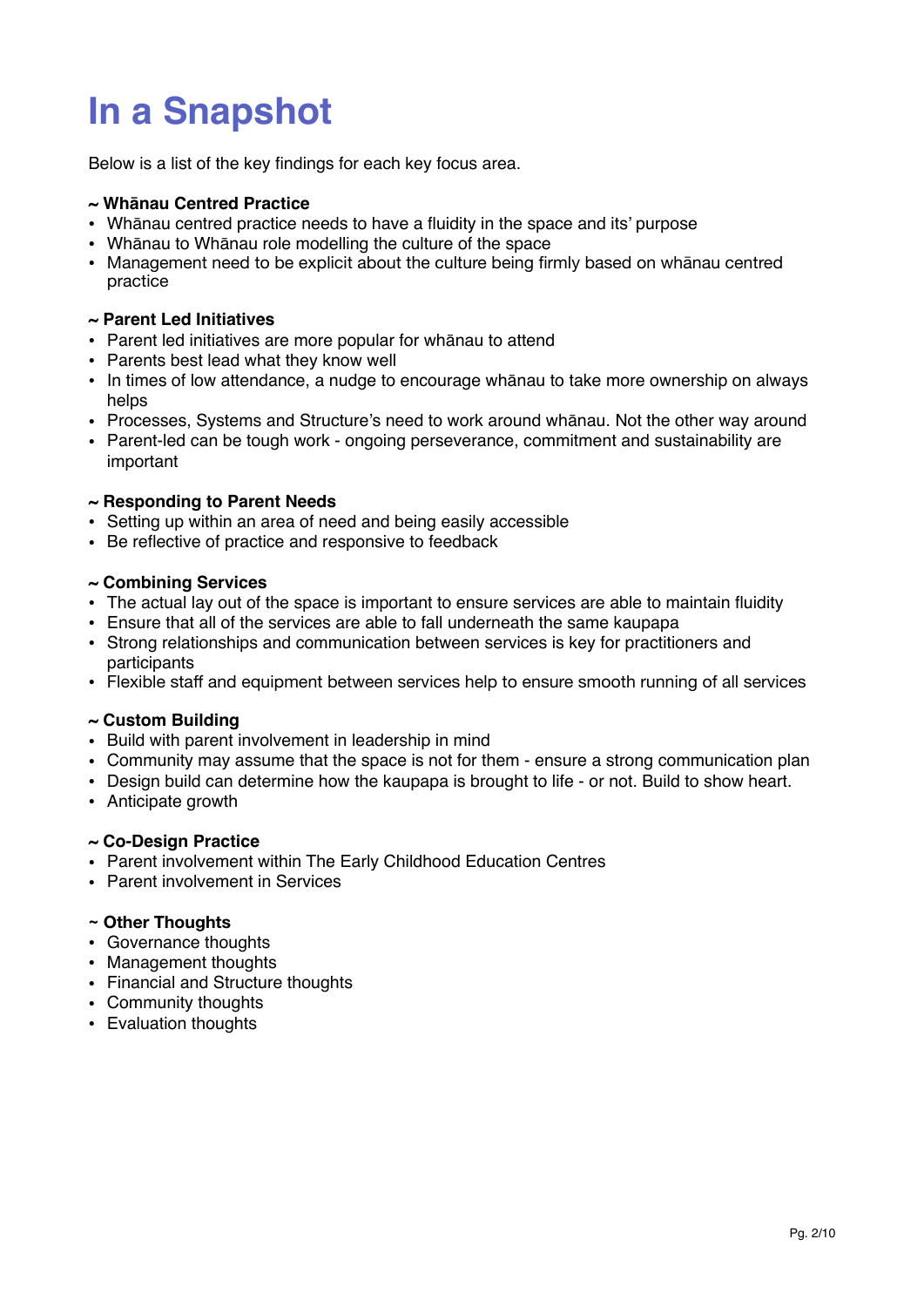# **~ Whānau Centred Practice**

### **Whānau centred practice needs to have a fluidity in the space and its' purpose**

When truly ensuring that whānau are at the centre of the organisations' focus, organisations have ensured that their purpose directly reflects that. They ensure that whānau really understand that this is important for the organisation and are encouraged to connect and engage as much as possible. "Once you are whānau, you are always whānau" is one statement that was said to us. This means that the policies and structures in place do not prevent participation in any way. Past children returning to visit, holiday sessions and activities, a lot of tuakana-teina modelling are all examples of that. There is a feeling of 'more-than' - it's more-than an open door policy, it's more-than accepting the odd connection. It's about full engagement as opposed to just involvement.

This is further enabled, through the creation of physical spaces to do that. Within an ECE setting, the space is built larger than the licensed requirements to cater to the higher number of adults that will be present. There will be more spaces for sit down chats, to encourage the creation of friendships between whānau. A homely and relaxed environment is created with fires burning, music playing and easy access to food and drinks to foster a 'home away from home' experience. Events are organised to develop opportunities for whānau start to become involved in the space.

#### **Whānau to Whānau role modelling the culture of the space**

With the spaces fostering whānau involvement, it was often seen that whānau that have been engaging for a while, connect and support newer whānau into the environment and the culture of the space. This helps whānau take ownership and grow - themselves and any leadership work they are doing. One organisation talked about the making of fry bread regularly - how it was originally made by one 'fry bread expert' practitioner, she supported one whānau to learn it and that whānau is now supporting another whānau to learn it. They independently set up and bake without any support required.

There has been at times conflict between parents when varying parenting styles and judgements come into play. However in the organisation that raised this, they also used this as a learning opportunity for all.

### **Management need to be explicit about the culture being firmly based on whānau centred practice**

Governance and management are important to create a firm foundation based on whānau centred practice through out the organisation. If staff believe that their role is to support whānau to take ownership of the space as the first and best teachers for their children, then that belief is embedded in the practices of the organisation through out. Organisations also talked about a 'decentralised approach' to ensure that the power to make decisions is spread through out. This means that there needs to be open lines of communication through out the systems structure, and relationships between staff, whānau, management and governance all need to be strong.

For whānau centred practice to happen, two key aspects were identified repeatedly:

- A firm kaupapa and philosophy that the organisation can draw from.
- Great people in the organisation as well as professional development opportunities for all staff to learn about the importance of placing whānau at the centre of all decision making.

*"Be consistently vigilant about keeping to your kaupapa no matter what. Once that kaupapa is firm, find people that fit to that model. Don't think that people can be taught to believe in it."*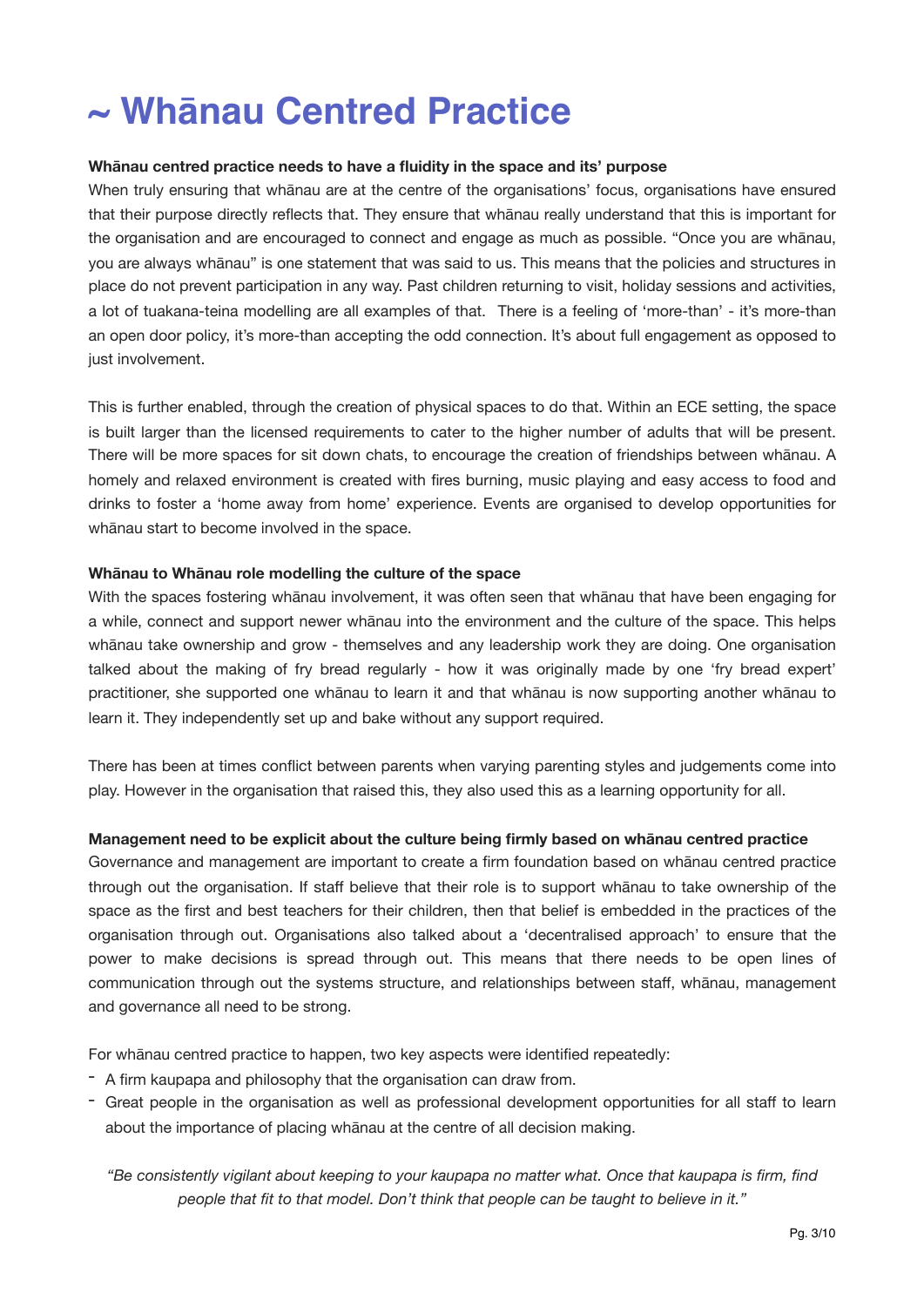# **~ Parent Led Initiatives**

### **Parent led initiatives are more popular for whānau to attend**

When organisations provide the space for parents to lead activities, they are more popular than the activities that the organisations are running. Parents are always supported in the initiatives as well. One example of this is an ECE that runs a noho marae once a year with whānau leading the whole event. They enable the use of the centres resources and maintain communication, however the choice of the marae right through to the running of the kitchen and activities are all lead by whānau. This annual event is a part of their culture and enables whānau to feel and become more engaged with the centre and activities through out the year. We were able to talk with parents at a few of the sites, and a lot of those parents had continued onto employment with the organisations. Some even left for a time to study and return qualified. *"It happens by default, because we are parents and we just let the connections happen"*.

At one organisation, they used a set and specific process of including parents in their delivery. These activities were parent-led, but not parent-developed. This was a significantly different approach to others and appeared to have different ways of working that altered the outcomes of the service. The parents were regarded more as employees rather than participants that were growing and learning as well.

#### **Parents best lead what they know well**

Majority of parent-led initiatives were parent-developed, which enables those parents to identify what they knew well and wanted to partake in leading. For some initiatives, they were ethnic-specific while for others they were skill-specific. *"Parents will do what they can, we just need to help them where we can."*

#### **In times of low attendance, a nudge to encourage whānau to take more ownership on always helps**

It was acknowledged that parents appear to be more time poor now, so to 'nudge' whānau to raise the importance of their involvement in their children's lives helped to encourage whānau to take on more ownership. Strong communication and relationships with management again are important to foster involvement. The first connection that the whānau have into the organisation is highlighted as important to 'set the scene'. One organisation includes in their first introduction kōrero, a focus around the expectations of whānau involvement and confirms a commitment to this.

#### **Processes, Systems and Structure's need to work around whānau. Not the other way around**

Systems appear to be a barrier for some organisations commitment to parent-led initiatives, whereas other organisations create systems to ensure there were no barriers at all. One example of that is how ECE centres encourage whānau to bring their children to their centres. Some centres have set session times that parents need to abide by, where as others encourage creating session times and hours that work for the whānau. The ability to be flexible is what appears to provide the most results when encouraging parents to lead. "...the family enters into the organisation and the services wrap around, catering to the needs that the *family have. This is more so a culture of the organisation, rather than stated within the practice."*

**Parent-led can be tough work - ongoing perseverance, commitment and sustainability are important**  Parent led initiatives need to maintain fluidity because they are based on the work of parents who are often growing within themselves and learning as they develop. This can mean that initiatives will come and go, change in focus, or parents move onto the bigger and better things.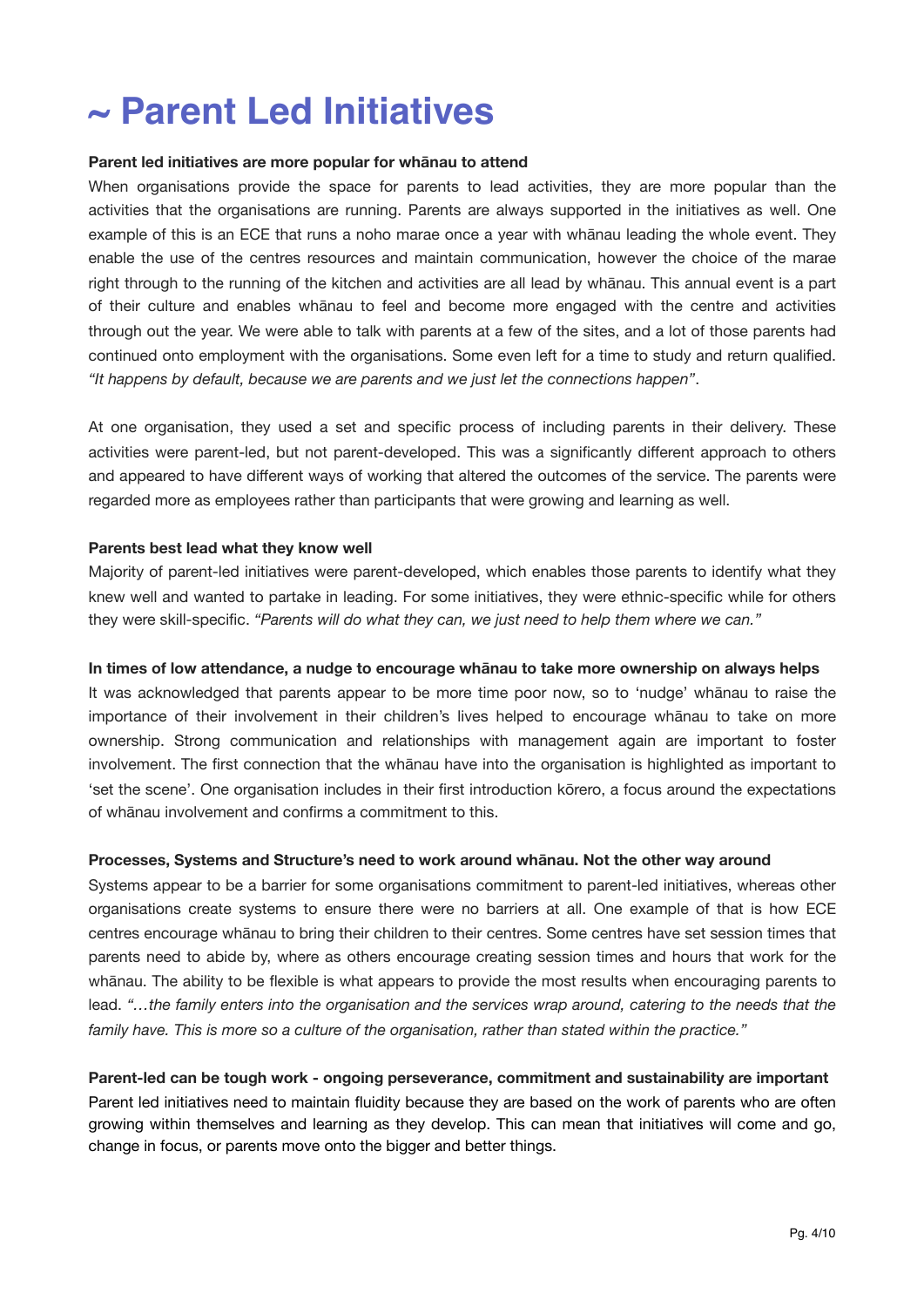# **~ Responding to Parent Needs**

## **Setting up within an area of need and being easily accessible**

Most organisations, especially parent services have taken great thought into the physical location of their site. The site needs to be accessible to parents within walking distance if possible and linked to other facilities that whānau connect and engage with. These links will also determine what the needs are of the whānau that engage and therefore the services that are offered. One hub intentionally set up within a schooling environment and then physically moved from one school to another and created satellite offices to enable whānau to keep engaged. *"Having the school connections helps parents understand that it's a safe space, because the school is their community."* Being responsive of the needs that will arise is regarded as important through out. One organisation realised the need for access to free food, so set up a bread drop off and pick up service that is positioned within a lounge area to prevent any stigma.

#### **Be reflective of practice and responsive to feedback**

Growing organically enables organisations to respond openly to feedback with the anticipation that nothing will remain the same. One organisation that has been active for over 25 years has changed every service that they provide in that time after reflection and feedback. The perception is to build onto and morph services, rather than remain stagnant. The ideal practice is that every services that is offered, has been a direct response to what the community needs are. This means that sometimes, services change or end, as the needs end. Likewise, other services arise and develop, responding to new needs. One example is when an organisation rented houses to use as transition homes as a response for community housing. The plan hasn't worked well and so they are 're-calibrating' it to see if it will work better in a different way.

Different organisations talked about their reflective practice in different ways. Some embark on set and specific evaluation while others believe that having ongoing kōrero with whānau including reflective practices through out their involvement enables a firm decision making process on future service planning. It was also acknowledged that different services and practitioners may reflect in different ways as well. The importance however is placed on ensuring that reflection is an expected phase of delivering any service.

*"Sometimes needs become apparent through recurring themes [that people] have in conversation, realising common threads… there can sometimes be an 'ah-ha' moment in conversations, staff realise "that's what's happening here! What are we going to do about it?"*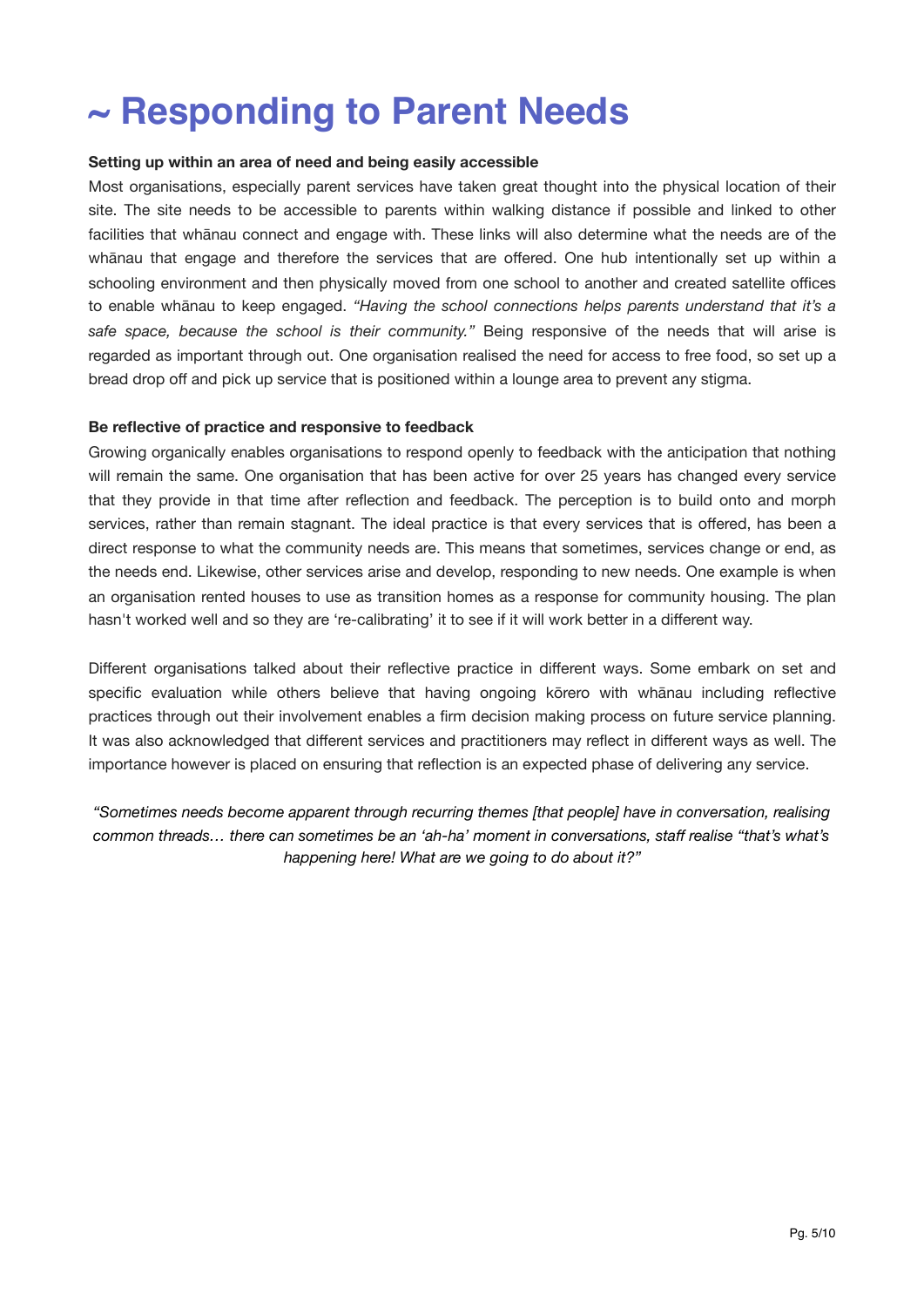# **~ Combining Services**

### **The actual lay out of the space is important to ensure services are able to maintain fluidity**

This is a key point that was made clear at almost every site visit. The physical space of the building and the lay out that is created within, will determine the way that the services interact with each other. Sites that held spaces independently from each other were less engaged with each other and less able to commit to mutual benefits. The combined services in spaces that needed to be shared appeared to be more engaged and fluid. Those shared spaces could also be temporarily separated with moving walls and the need for plenty of storage between activities was highlighted. Some staff also noted that sometimes there weren't enough break away spots, and the noise of mutually inhabited spaces was loud - sound proofing was suggested.

#### **Ensure that all of the services are able to fall underneath the same kaupapa**

A realisation of the clash of kaupapa when several services join has resulted in some major conflicts in some of the organisations. Therefore creating a firm kaupapa that all services are able to identify with and refer back to is highlighted as important. One organisation stressed the need to do this prior to any confirmation of collaborations. The kaupapa is also highlighted as important when hiring staff - ensuring that they understand and believe in it helps the kaupapa to truly come alive in the space.

#### **Strong relationships and communication between services is key for practitioners and participants**

The development of relationships and maintaining strong ties internal to the organisation needs to be included in the kaupapa, explicit in position descriptions and managed regularly with key team working opportunities. There is also value to external relationships outside of the organisation and opportunities to develop those is regarded as also important. Maintaining positive relationships between practitioners enables smoother transitions of participants between services and ease in combining services and collaborating between. One practitioner talked of the difference in quality for whānau when offering a wrap around service model - when services are well connected and collaborating their skills and workload to come together, as opposed to compartmentalising services and shifting whānau around the system created.

# *"You can enter whatever door you like, you might enter the SKIP door, but you have access to everything… growing on relationships rather than some intake procedure."*

One example of the opposite way of working is when one organisation was approached, I was informed that the ECE was run independently and would need to be approached separately to see if we were able to visit them at the same time.

### **Flexible staff and equipment between services help to ensure smooth running of all services**

Some organisations floated staff and equipment between services as per need to help financially spread the load. A positive outcome of this was also that those staff and relationships between the services naturally grew strong in that sharing of resources. One example of that is the practitioners that help to transport in the organisations own vans for all of the different programmes.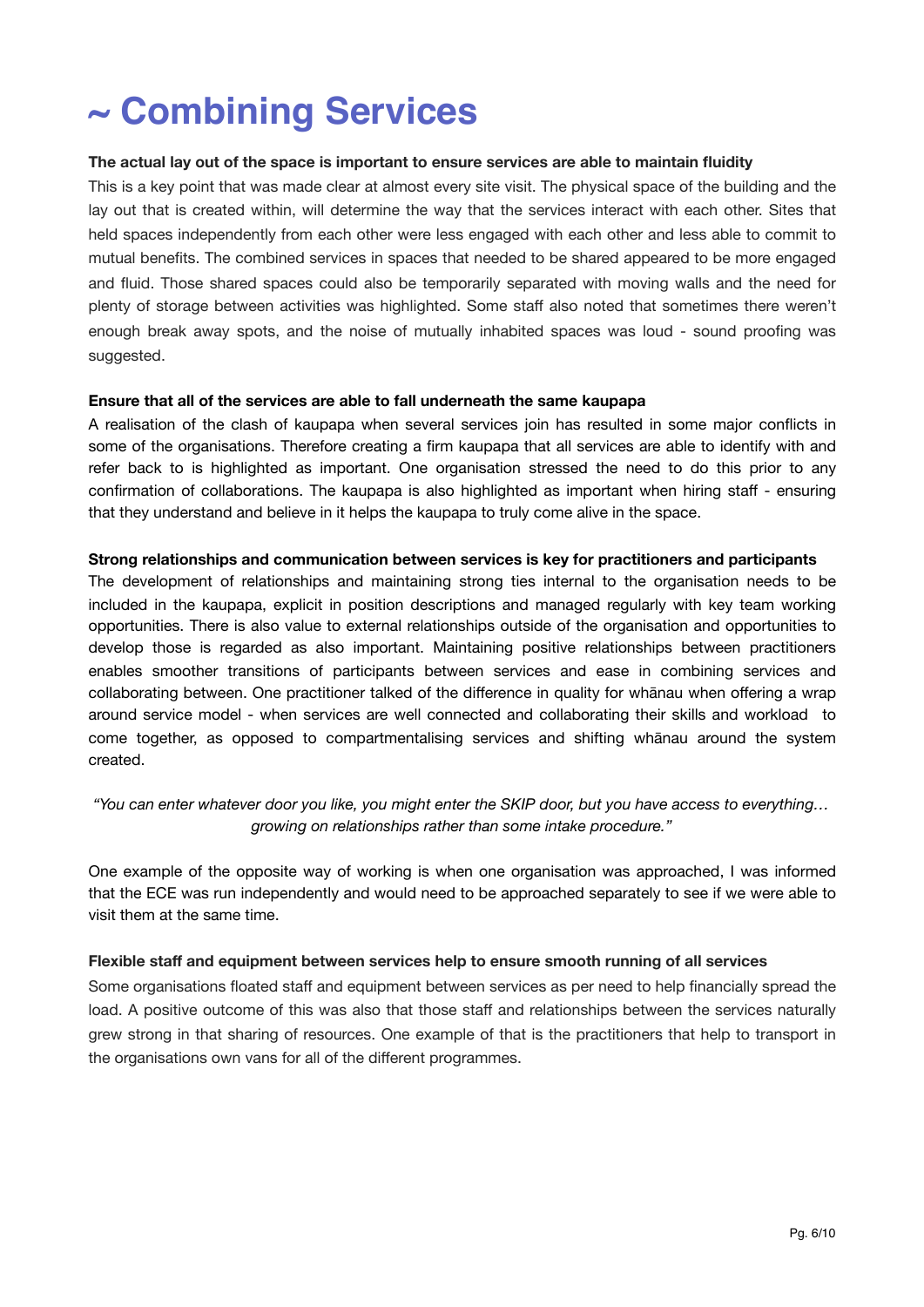# **~ Custom Building**

### **Build with parent involvement in leadership in mind**

If we want parents to be involved in any leadership, the consensus was that the physical environment needs to work for them to be able to lead. Specifically, the needs of their children need to be taken care of and the environment where leadership meets can not be an unsafe space for children. If the needs of the children are taken care of, then the parents are able to focus on their ability to lead. Access to power plugs, breakable or expensive equipment, proximity to roads and carparks are all factors that will prevent parents to remain in a space. If the space enables parents to naturally gather in a homely environment, they will and leadership will naturally emerge. One ECE has built a kitchen bench at their entrance point, to encourage parents to pause and enjoy a drink with something to eat. It was also acknowledged that having movable walls or equipment to enable small spaces to be quickly created can help with impromptu small gatherings.

*"People want parent participation, but then don't build for it. So they don't get it."* 

# **Community may assume that the space is not for them - ensure a strong communication plan**

When creating a space that is not like anything else in the community, community members may not have any previous knowledge to assume that they are able to access that space. Creating a strong engagement and communication plan will ensure the whole community understands what the space is, and who it is for.

*"There has been a community assumption from the very beginning that this centre was not for certain members of the community - it's too flash and too expensive for their children."* 

# **Design build can determine how the kaupapa is brought to life - or not. Build to show heart.**

The majority of sites visited were older repurposed buildings. These organisations had big wish lists and some even plans to renovate. Of the ones that were custom built, there were lessons to learn as well. It was observed by us, just how influential the physical building is, in how the kaupapa of the organisations can be brought to life. Some examples:

- One ECE centre was purpose built with the intention of separating age groups of children, types of children activities and types of adult activities. The intentional separation left no room for spontaneity.
- One hub built a cafe and didn't built a full kitchen. Another hub is fundraising to build a full commercial kitchen and cafe. Each of the hubs have quite different kaupapa and these are reflected in their practice.
- One hub has intentionally not built an ECE to prevent it becoming core business. Another hub has intentionally built an ECE to build their core business of parenting around it.
- One social service space had all of their offices separated out into different rooms. They then pulled out all the walls to encourage everyone to work better together.
- Several spaces use shared staffroom to encourage practitioners to engage with each other. One space doesn't have a staffroom at all, encouraging practitioners to engage with whānau in a communal lounge.
- One space has incorporated that concept of manaakitanga in their layout. Ensuring their kaupapa remains strong in their practice.

# **Anticipate growth**

When building, there should be an expectation that the community will take ownership of the space and we will always need more.

*"The building is simply a building, the important thing is the people. Do lots of things to create a team, create a vision, how does this place work, critical reflections. Do it all often."*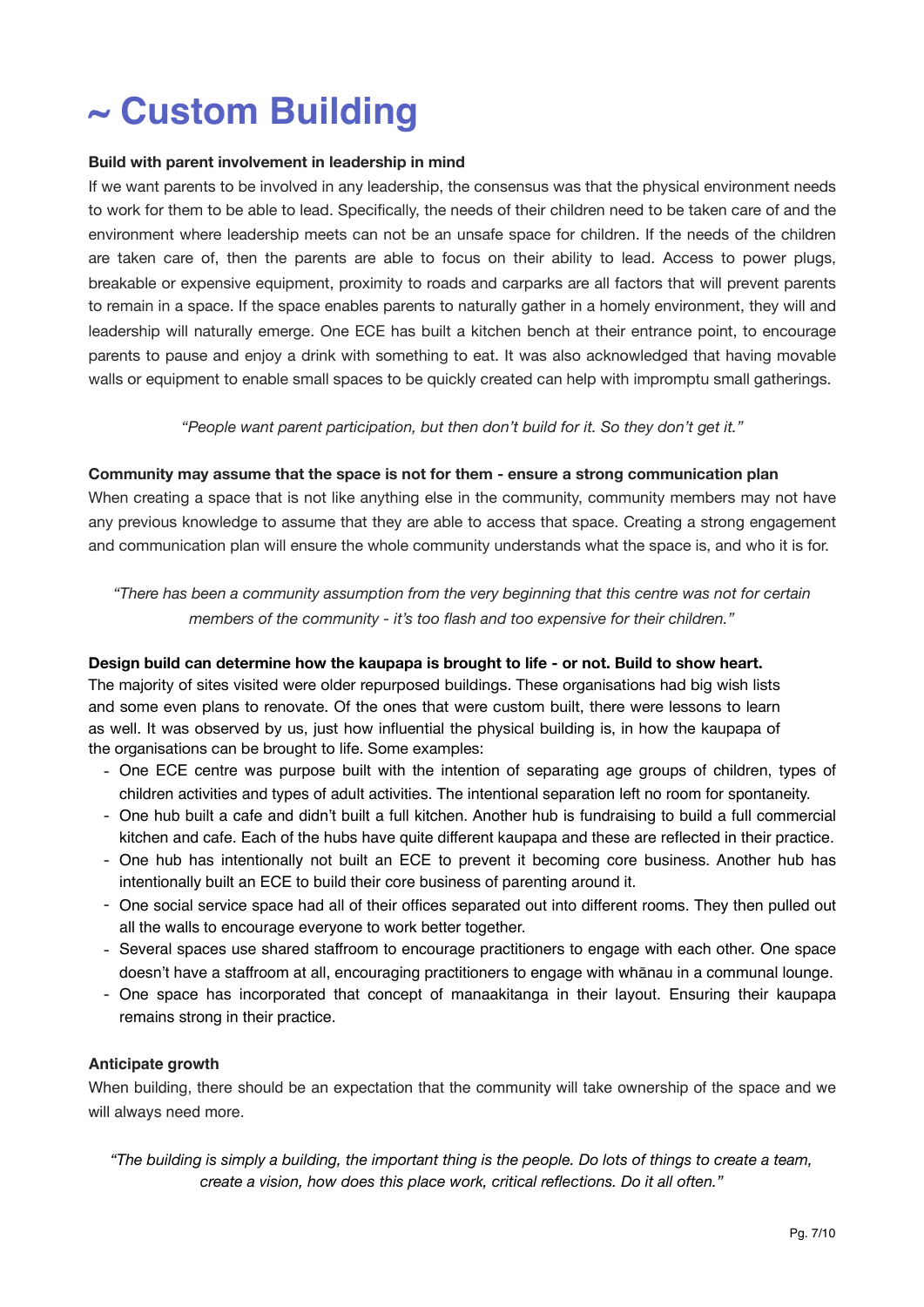# **~ Co-Design Practice**

There was only one organisation that displayed true co-design initiatives. Te Aroha Noa is a well established organisation with a firm kaupapa of whānau centred practice and involving parent leadership through out their services. Because of their kaupapa, they firmly believe in the concept of creating all of their services with practitioners and participants side by side. The way that they practice is worth highlighting, so that we can learn from their experience and build it into our own practice within the hub.

> *"Let go of all power and control in the situation, to enable participants to lead and grow in the next steps."*

### **Parent involvement within The Early Childhood Education Centres**

There are two ECE's on site that were developed from community need and ran as playgroups previously. They are run differently to any other known models in New Zealand in that they have parents and teachers working side by side with the children. Parents come with their children on the morning sessions with the parent leaders being paid for their time. There is a relaxed environment in the ECE's, where parents can come to play with their children and help educate, and also hang out with others parents. The whānau that join the ECE's know about the culture of the centre and that if the child is under 3 years old, it is expected for a parent to attend with the child.

Financially, the system is tight, with the full qualified funding model paying for the service, and the funds allocated to pay for the ECE teachers divided up to enable some money to pay for parent educators as well. The manager also tries to hold the numbers low, at 45 (licensed for 75) to enable fluidity in drop in whānau that join in like a playgroup. The centres have an open door policy that allows for whānau to join the ECE without any pressure. A whānau room was also built alongside the ECE, to enable larger events and initiatives to happen with the ECE leading or taking part.

### **Parent involvement in Services**

Te Aroha Noa work encourage whānau to create initiatives through out their organisation as they request. They have a SKIP Co-ordinator who uniquely sits outside of all of the services and supports any activities that any whānau are interested in developing. In the past, this has resulted in specific events and focused playgroups. She is currently focused on developing a specific project to develop certain parent champions to design their own initiatives.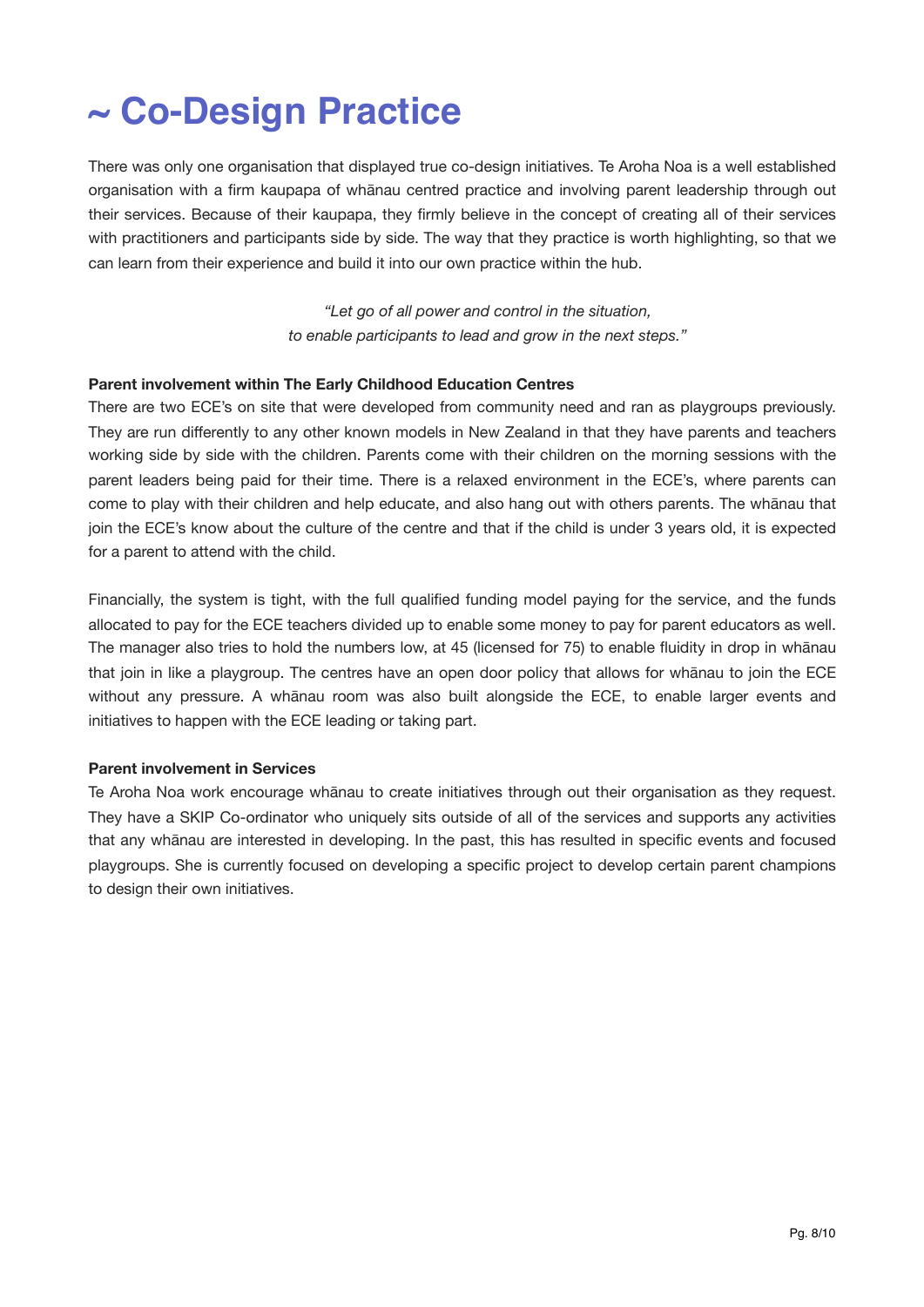# **~ Other Thoughts**

### **Governance thoughts**

Governance boards appear to be an ongoing process even after years of being formed. Ensuring that they are as independent as possible appears to be good practice, and that certain board members are directly linked to services and fields that are relevant to the hub. Having strategically high profile people on boards can develop the culture of the board to be opportunistic and powerful. One of the key learnings that Te Aroha Noa CEO (Bruce Madden) shared with us, is that having a Trust Board that is willing to take risks, enables great things to develop.

#### **Management thoughts**

The management of the space is key to the smooth running, especially between any ECE space and the community spaces in the building. Several organisations mentioned difficulties at the beginning of ventures when the culture of the space was forming. Some organisation found it beneficial to have leadership teams where they separate out the running of varying services. However there is a need to interlink in their work and support each other. This has enabled supporting each other and preventing burnout.

#### **Financial and Structure thoughts**

All of the organisations received funds from three sources: Ministry of Social Development, Ministry of Education and Philanthropic funds. Te Aroha Noa will often receive seed money from Philanthropic trusts that enable them to evidence the need and then receive ongoing funds from Government entities thereafter.

Having the right people hired for the right work was highlighted repeatedly. At times, this has meant that people are employed to respond to specific projects and their employment conditions factored around that. This can lead to a lot of part time positions in the organisations. The key people we met and talked to, highlighted that it is the people that work within the organisation, that makes the difference.

### **Community thoughts**

There is a strong emphasis on the relationship that organisations have with the community and other services around them. They hold regular networking meetings with other learning and social services to discuss what they are doing and how they can work together.

For a community led service to engage well, the first contact that community has with the organisation is very important. Creating a 'meeter and greeter' at the front space is an idea that was discussed. This enables the scene to be set from the beginning that the organisation is about catering to community needs. Spending time with families in casual conversations through a 'lounge area' enables families to take ownership of the organisation and for staff to learn and understand true needs of families.

### **Evaluation thoughts**

Developing a culture of strong reflection is how most of the organisations viewed evaluation. It was suggested that creating a 'friend of the organisation' that supports the evaluation framework can be very helpful. Forming a partnership with a university over a long period of time, is a successful model.

> *"Have your own vision and kaupapa, keep critically reflecting on it, advocate with funders about how it needs to be done." - Bruce Madden (Te Aroha Noa)*